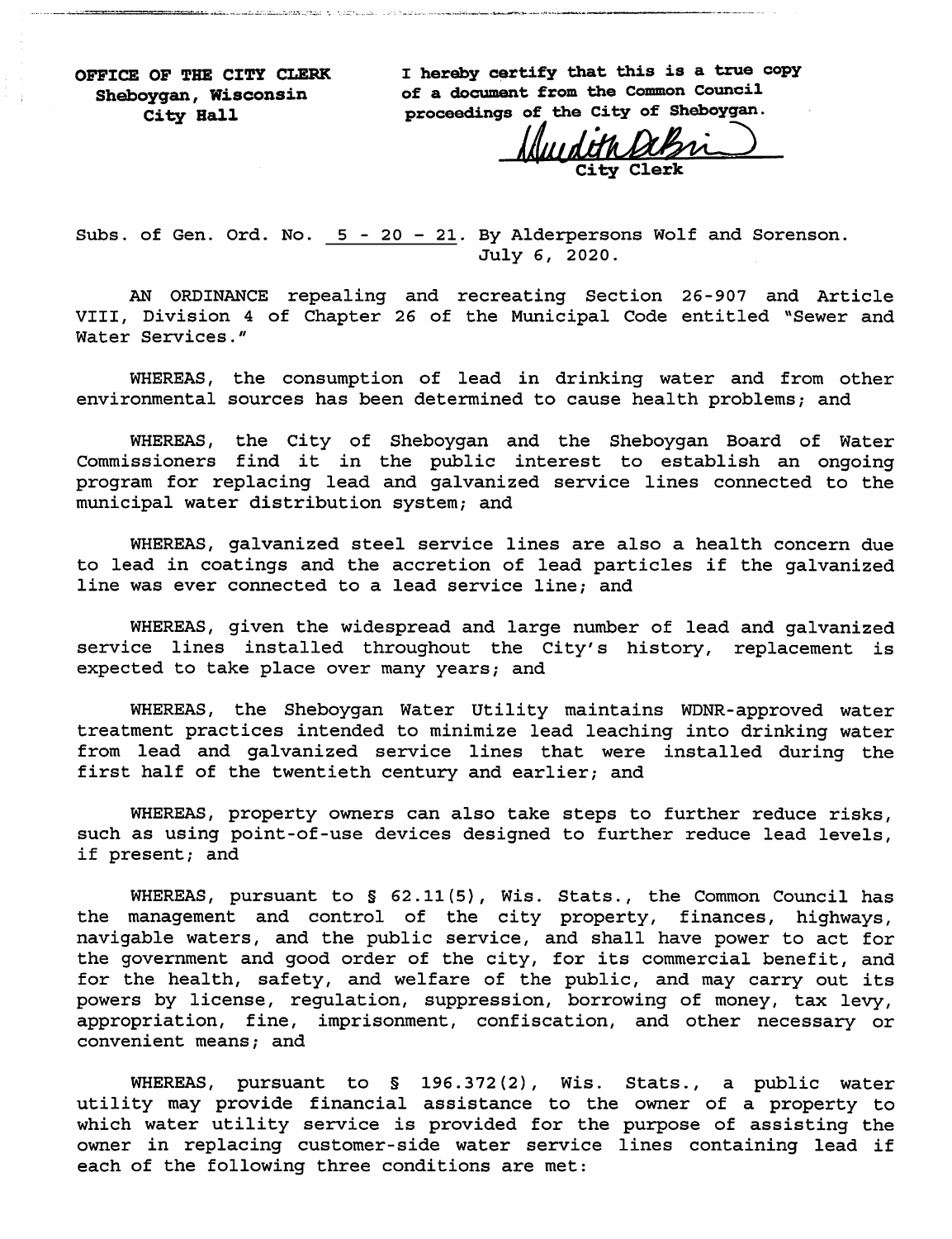- The city in which the public water utility provides utility  $\mathbf{1}$ . service to the property has enacted an ordinance that:
	- permits the water public utility to provide the financial assistance, and
	- $\bullet$ requires each owner of a premises that is serviced by a customer-side water service line containing lead to replace that water service line.
- $2.1$ The customer-side water service line and the water main pipe that are connected to the water service line either:
	- do not contain lead, or
	- the lead-containing portion of the customer-side water service line or water main pipe is replaced at the same time.
- The Public Service Commission has granted its approval pursuant  $3<sub>1</sub>$ to § 196.372(3), Wis. Stats.; and

WHEREAS, Sheboygan Water Utility staff and the City Attorney have been working with counsel for the Public Service Commission to ensure a proposed program of financial assistance complies with both state law with regard to assessments and imposition of costs, as well as utility regulations in the Wisconsin Administrative Code, and the proposed ordinance changes should deal with both the statutory and regulatory concerns.

THEREFORE, THE COMMON COUNCIL OF THE CITY OF SHEBOYGAN DO ORDAIN AS **FOLLOWS:** 

Section 1. Section 26-907 of the Municipal Code, entitled "Definitions" is hereby repealed and recreated to read as follows:

"Sec. 26-907. - Definitions.

The following words, terms and phrases, when used in this article, shall have the meanings ascribed to them in this section, except where the context clearly indicates a different meaning:

Curb stop means a buried shut-off valve on a service line usually located near the right-of-way line.

Customer-side service line means the portion of the water service line from (but not including) the corporation at the public water main to the inlet at the property's water meter.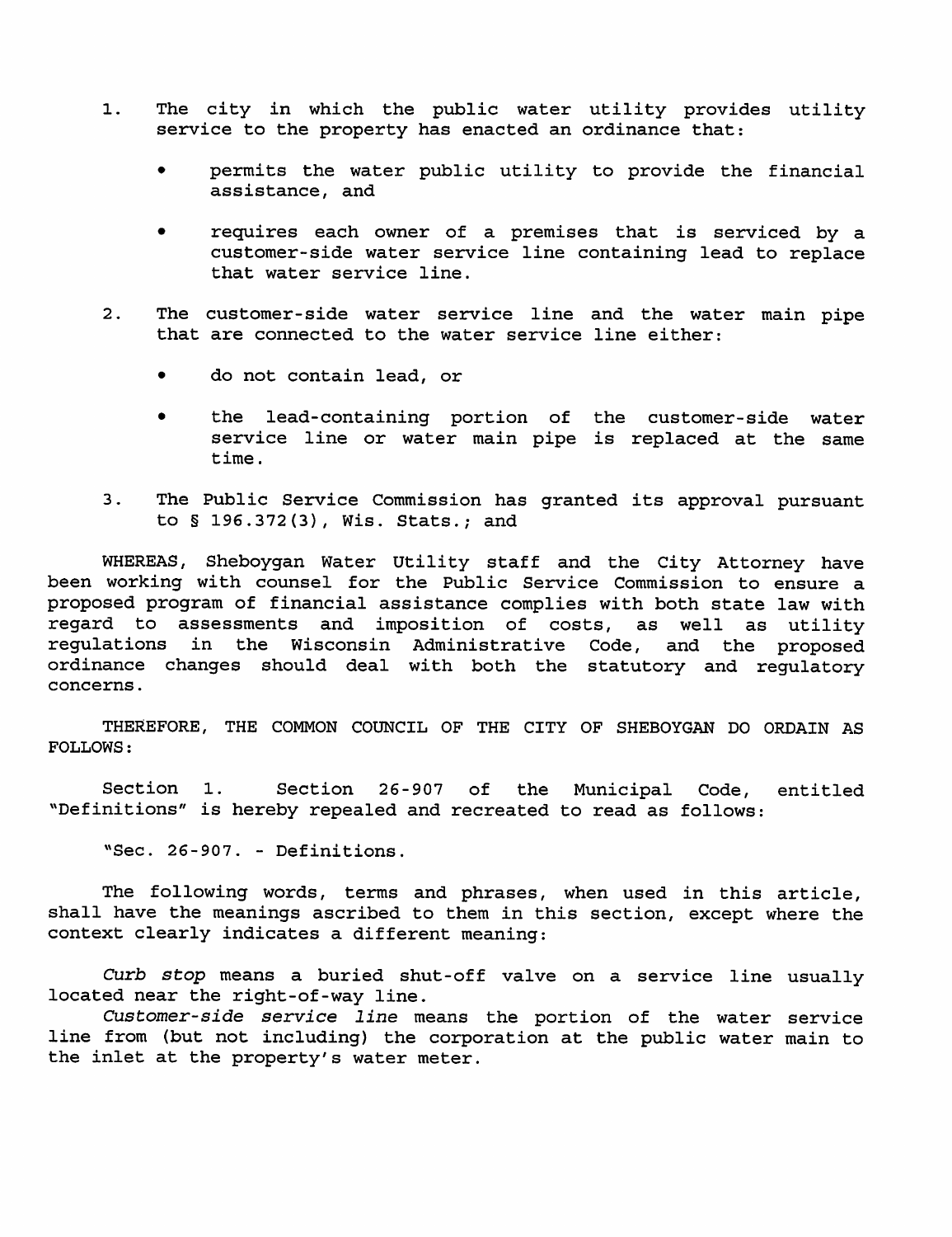Distribution system means the network of water mains or pipes, hydrants, valves and appurtenances owned and operated by the Water Utility. The Utility does not own any of the water service beyond the corporation at the public water main to the inlet at the property's water meter.

Galvanized steel service line (GSL) means a water service line constructed of galvanized steel.

Lead service line (LSL) means a water service line constructed of lead, a material commonly used prior to the 1950s. For purposes herein, GSL and LSL are considered the same in terms of requirements and qualifying for the financial assistance program described in Division 4 of this Article.

Plumbing means and includes:

- All piping, fixtures, appliances, equipment, devices and  $(1)$ appurtenances in connection with the water supply, water distribution and drainage systems, including hot water storage tanks, water softeners and water heaters connected with such water and drainage systems and also includes the installation thereof.
- The construction, connection or installation of any drain or  $(2)$ waste piping system from the outside or proposed outside foundation walls of any building to the mains or other sewage system terminal within bounds of, or beneath an area subject to easement for highway purposes, including private sewage systems, and the alteration of any such systems, drains or waste piping.
- (3) The water service piping from the outside or proposed outside foundation walls of any building to the main or other water utility service terminal within bounds of or beneath an area subject to easement for highway purposes and its connections.
- $(4)$ The water pressure system other than municipal systems as provided in W.S.A., ch. 144.
- (5) A plumbing and drainage system so designed and vent piping so installed as to keep the air within the system in free circulation and movement; to prevent with a margin of safety unequal air pressures of such force as might blow, siphon or affect trap seals, or retard the discharge from plumbing fixtures, or permit sewer air to escape into the building; to prohibit cross connection, contamination or pollution of the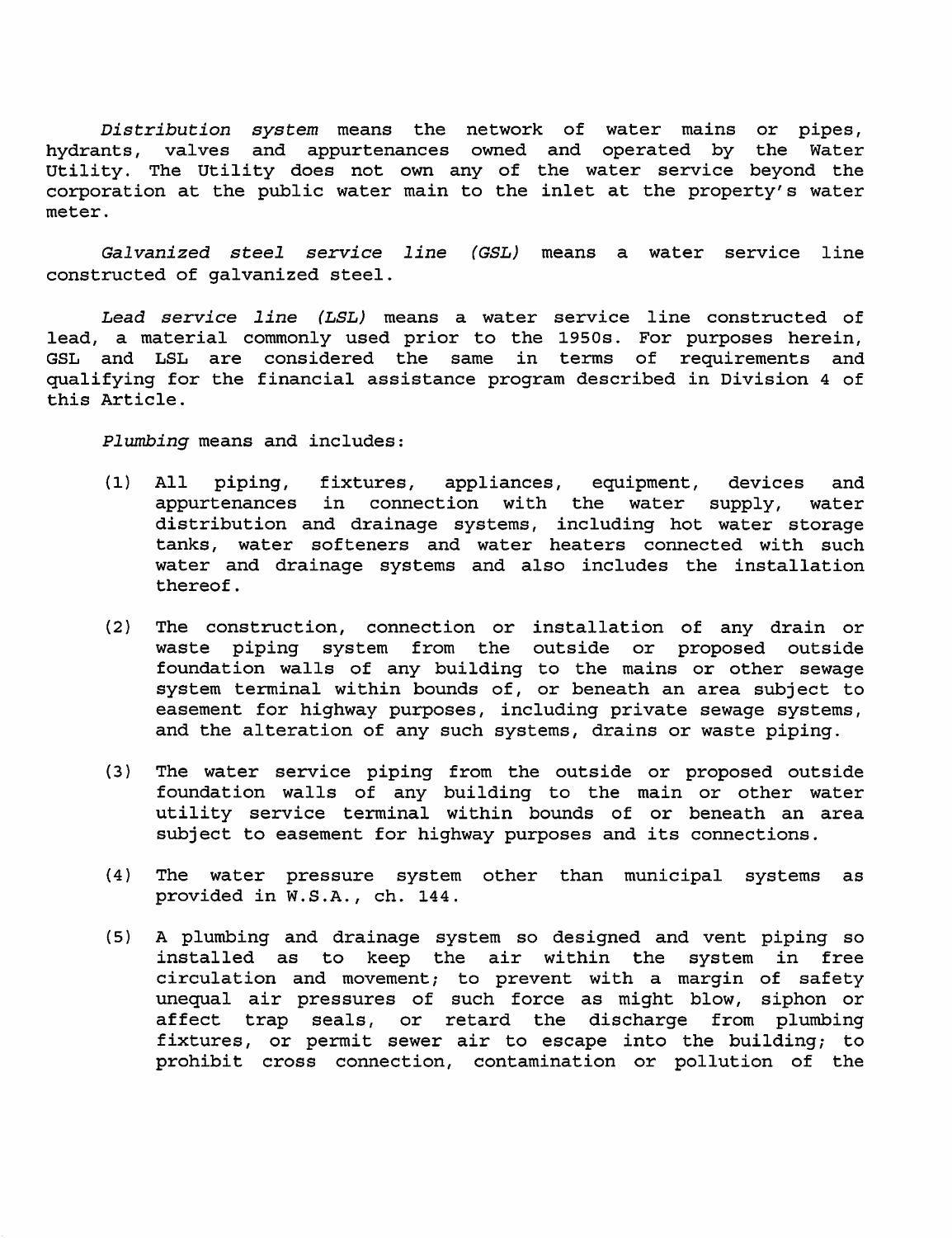potable water supply and distribution systems; and to provide an adequate supply of water to properly serve, cleanse and operate all fixtures, equipment, appurtenances and appliances served by the plumbing system.

Pre-qualified plumbing contractor means  $\mathbf{a}$ person, firm, or corporation or other entity licensed by the State of Wisconsin to perform plumbing work and established on the Water Utility's pre-qualified list of plumbing contractors.

Property means real property as defined in § 70.03, Wis. Stats.

Property owner means a person or legal entity having a possessory interest, legal or equitable, in property, which defined term includes an estate, trust, or lien.

Service line means a smaller pipe connected as a lateral to a larger public water main and intended to convey water into buildings or grounds. Service lines are the responsibility of the property owner served, or intended to be served, by the line.

Spot lead service line means a water service line constructed of lead (or galvanized) in only a portion of its length.

Storm and clear drains means a drain, sewer or pipe for conveying water, stormwater, groundwater, subsurface water or clear water wastes from any source and shall include sump pumps as defined by Chapter SPS 382, Wis. Admin. Code."

Section 2. Section 26-996 of the Municipal Code, entitled "Extension through lot line" is hereby repealed and recreated in subsection (b) thereof to read as follows:

"Sec. 26-996. - Extension through lot line.

 $\bullet$  .  $\bullet$  .  $\bullet$  .

(b) The installation and maintenance of all sewer (sanitary, storm and mini-storm) and water laterals and service lines from the city mains shall be the responsibility of the owner of the property which they serve."

Section 26-1003 of the Municipal Code, entitled "Water Section 3. services and private water mains" is hereby repealed and recreated to read as follows:

"Sec. 26-1003. - Water services and private water mains.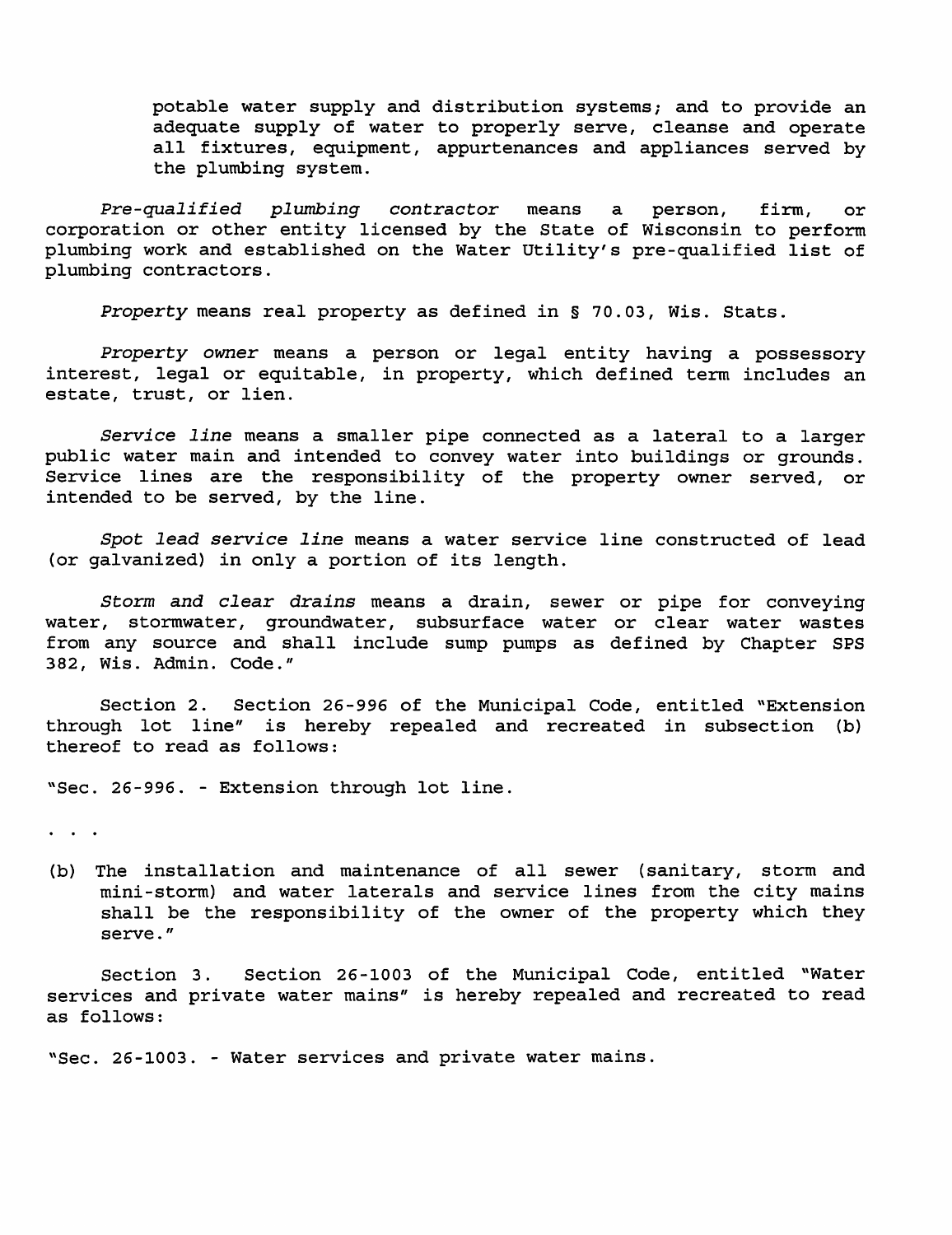Water service lines and private water mains from the public water main in the street to the inlet of the water meter shall be ductile iron, soft copper, or plastic, as permitted under SPS 384.30(4), Wis. Admin. Code, with no sweat joints underground. If plastic, then the lines and mains must be installed with tracing wire."

Section 4. Section 26-1004 of the Municipal Code, entitled "Identification of lead and galvanized service lines" is hereby repealed and recreated in subsection (b) thereof to read as follows:

"Sec. 26-1004. - Identification of lead and galvanized service lines.

 $\ddot{\phantom{a}}$ 

(b) Upon notice from the Utility, any person or entity who owns, manages, or otherwise exercises control over a property connected to the distribution system shall allow the Utility to inspect the service line to determine the service line material as authorized by § 196.171, Wis. Stats."

Section 5. Section 26-1005 of the Municipal Code, entitled "Lead and galvanized service line replacement requirement" is hereby repealed and recreated to read as follows:

"Sec. 26-1005. - Lead and galvanized service line replacement requirement.

- (a) All existing lead and galvanized service lines connected to the water distribution system, when replaced, shall be replaced with water service lines constructed of materials as authorized in this ordinance. Repairs or reconnections shall not be allowed, except in case of emergency and only by Water Utility staff and for a duration of 10 days.
- $(b)$ Prior to replacement of lead service lines, such as on water main replacement projects, the Utility shall inspect all affected service lines for the presence of lead or galvanized steel.
- On all water main replacement projects or other projects that would  $(c)$ directly affect lead or galvanized water service lines, all lead and galvanized service lines shall be replaced, and not reconnected, in their entirety. This generally excludes street restoration that does not involve excavation of, or near, the water service lines.
- When any lead service lines within the street or municipal right-of- $(d)$ is repaired or replaced under orders from the Wisconsin way Department of Natural Resources or the United States Environmental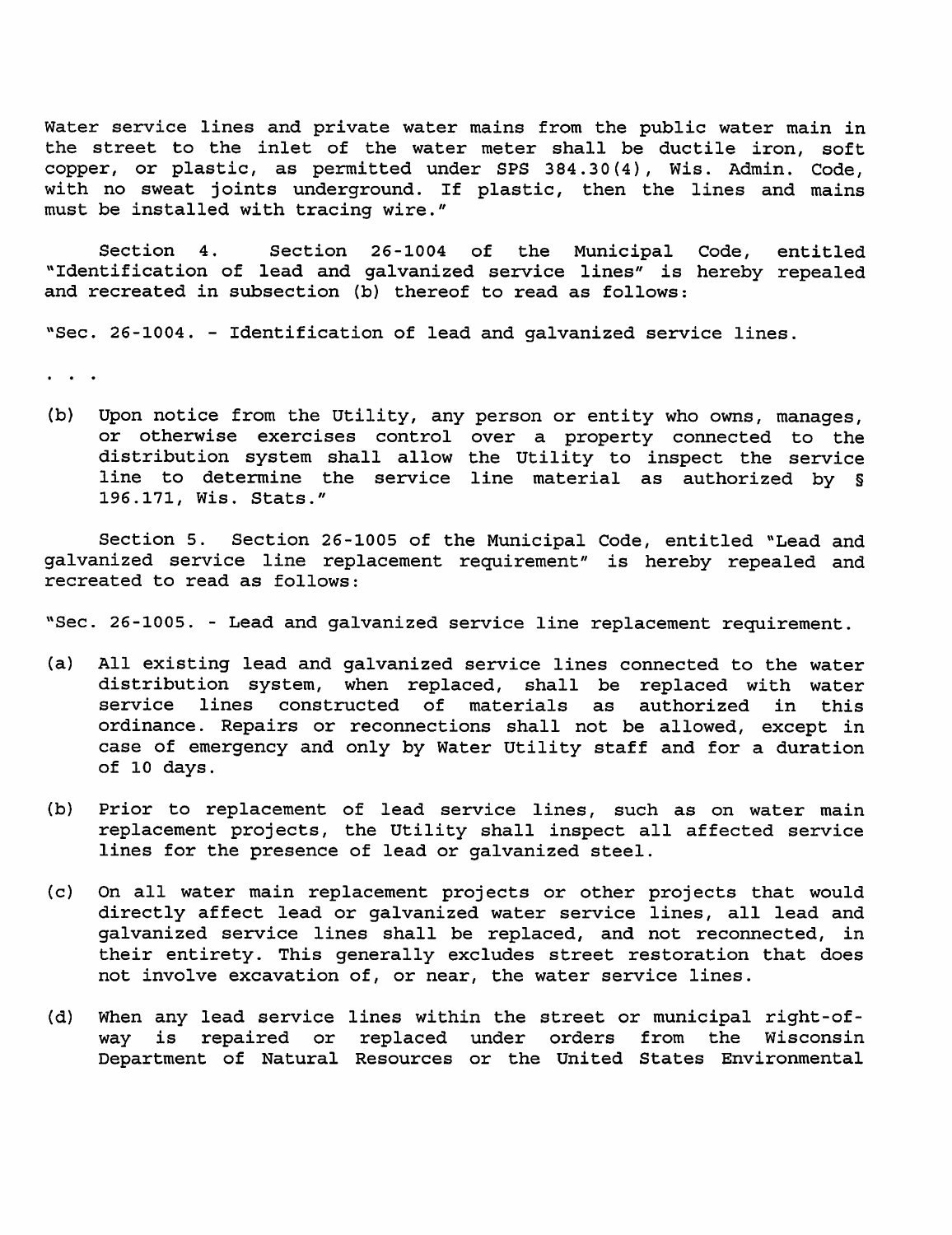the abutting property owner receiving water Protection Agency, service shall replace any private water service material in order to become compliant with Wis. Admin. Code § SPS 382.22(2)(b), or other applicable statutes, ordinances, rules, or regulations of the city or of the State of Wisconsin.

A property owner shall have 18 months from the date of notification (e) from the city to conform to the State Plumbing Code or other applicable statutes, ordinances, rules, or regulations of the city or of the State of Wisconsin. If a property owner fails to replace a customer-side service line as required by this ordinance, the Water its Utility may, in accordance with water utility tariffs, discontinue water service to such property until the customer-side service line is replaced."

Section 6. Section 26-1006 of the Municipal Code, entitled "Financial assistance for lead and galvanized service line replacements" is hereby repealed and recreated to read as follows:

"Sec. 26-1006. - Financial assistance for lead and galvanized service line replacements.

- The City authorizes its Board of Water Commissioners, acting through (a) the Water Utility, to implement and maintain a financial assistance program for the replacement of lead and galvanized service lines in accord with the requirements of the Wisconsin Public Service Commission.
- $(b)$ If the Board of Water Commissioners implements an approved financial assistance program, the Utility may provide eligible property owners with a grant for up to fifty percent (50%) of the cost of the service line replacement, but not to exceed a maximum grant amount Commissioners, established by the Board of Water which shall periodically review and adjust the maximum grant amount. All work must be done by a Utility-approved plumbing contractor.
- $(c)$ The remainder of the lead service line replacement cost after the grant provided in subsection (b) shall either be paid for directly by the property owner or by a zero interest (0%) loan of up to six years provided by the Water Utility. A property owner shall repay the loan in equal monthly or quarterly installments. Loan repayments shall be included on the Water Utility's monthly or quarterly utility bills, or bill prepared separately by Water Utility. Loan repayments that are past due may be placed on the property tax roll as provided in § 66.0809, Wis. Stats. Neither the Water Utility nor the City may forgive any LSL loan amount. Upon the sale of the property, the loan amount shall be paid in full prior to or on the sale date.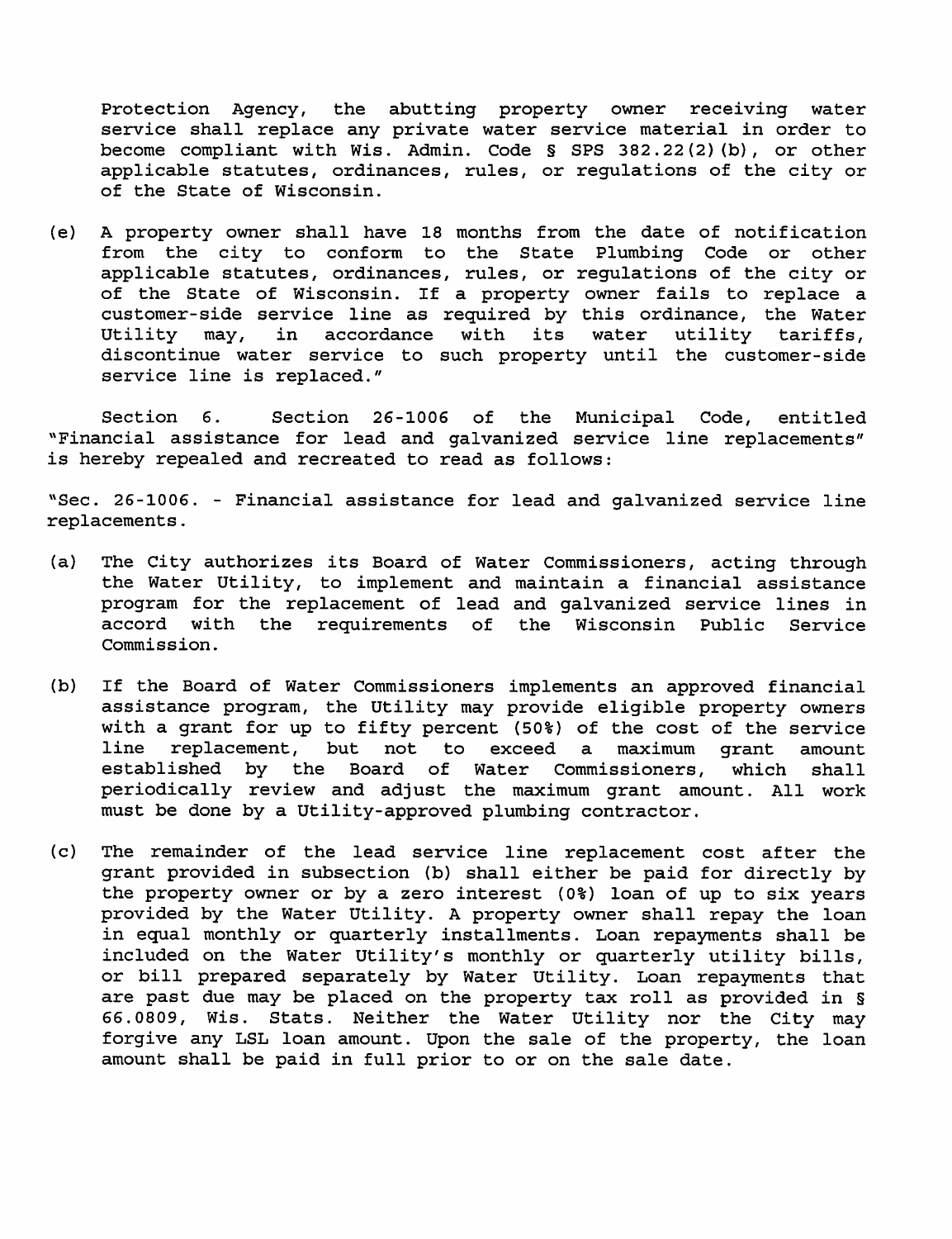- $(d)$ A property owner is eligible for financial assistance for the purpose of replacing the customer-side service line if the property owner satisfies all of the following criteria:
	- $(1)$ The property owner alone, or collectively with others, owns the entire fee simple title to the property served by the customerside service line.
	- The property owner replaces the entire LSL, leaving no remnant  $(2)$ of lead or galvanized material.
	- The property owner agrees to have the replacement work done by a  $(3)$ pre-qualified plumbing contractor in compliance with this ordinance.
- $(e)$ Written applications for financial assistance shall include the following:
	- A completed application on a form furnished by the water utility  $(1)$ signed by the eligible property owner. The completed application form shall include a certification by the property owner that attests that all eligibility criteria listed in subsection (d) are met.
	- $(2)$ Copies of written quotes from at least two pre-qualified plumbing contractors for the replacement of the property owner's customer-side service line. A pre-qualified plumbing contractor is one that has completed and submitted proper forms and been placed on the water utility's pre-qualified plumbing contractor list.
- $(f)$ A property owner will be eligible for financial assistance based only on the lowest bid amount included in the written quotes received from pre-qualified plumbing contractors under subparagraph (e)(2) unless except in extraordinary circumstances and with the approval of the Utility Superintendent in his/her sole discretion. Except as provided herein, financial assistance amounts will strictly be determined pursuant to base bid pricing and will not include change orders. In extraordinary circumstances the Utility Superintendent may in his or her sole discretion, with approval of the property owner, approve a contractor-requested change order for inclusion in the financial assistance portion of the work.
- $(q)$  After  $\mathbf{a}$ complete application is received, and prior the to commencement of any replacement work, the water utility shall determine if the property owner is eligible for financial assistance, and shall determine the amount of financial assistance available as a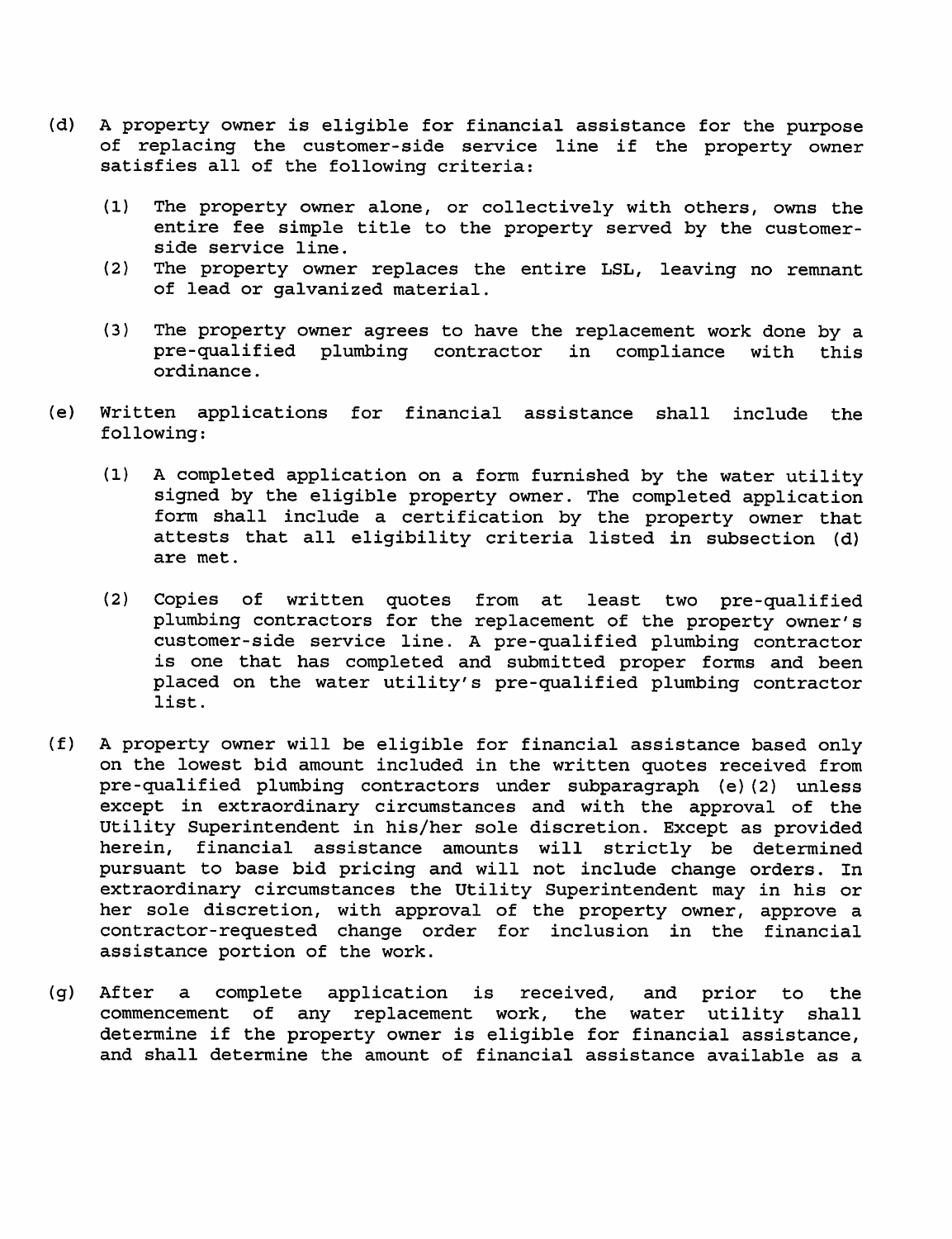grant and the amount of financial assistance available as a loan. Such determination shall be provided in writing to the applying property owner.

- $(h)$ Customer-side service line replacement work must be accomplished in a workmanlike manner and be coordinated with any other utility work.
- $(i)$ Upon completion of the customer-side service line replacement, the property owner shall provide the water utility with a copy of the invoice from the plumbing contractor. Upon proof of completion satisfactory to the property owner and the water utility, the water utility shall directly pay the plumbing contractor the amount of money approved by the water utility for financial assistance for replacement of the customer-side service line. The water utility shall provide the property owner with documentation of such payment.
- $(j)$ The total amount of money provided by the water utility as financial assistance in the form of a grant and loan may not exceed the actual cost of replacement of the customer-side service line.
- $(k)$ Disputes regarding eligibility for financial assistance may be appealed to the Sheboygan Board of Water Commissioners.
- $(1)$ If a property owner fails to replace a customer-side service line as required by this ordinance, the water utility may, in accordance with its water utility tariffs, discontinue water service to such property until the customer-side service line is replaced.
- The property owner shall, as a condition of participating in the  $(m)$ program described in this section, execute a temporary right of entry and construction easement authorizing the Utility and/or its contractors' access to the dwelling as needed.
- Financial assistance granted to eligible property owners shall be in  $(n)$ accordance with the following:
	- $(1)$ Properties with licensed/certified child-care facilities or schools.
	- $(2)$ Properties where the Utility is replacing a public water main on a planned or emergency basis, or where other street construction will significantly impact lead service lines, resulting in health concerns.
	- (3) Properties with a leaking or failed lead service line